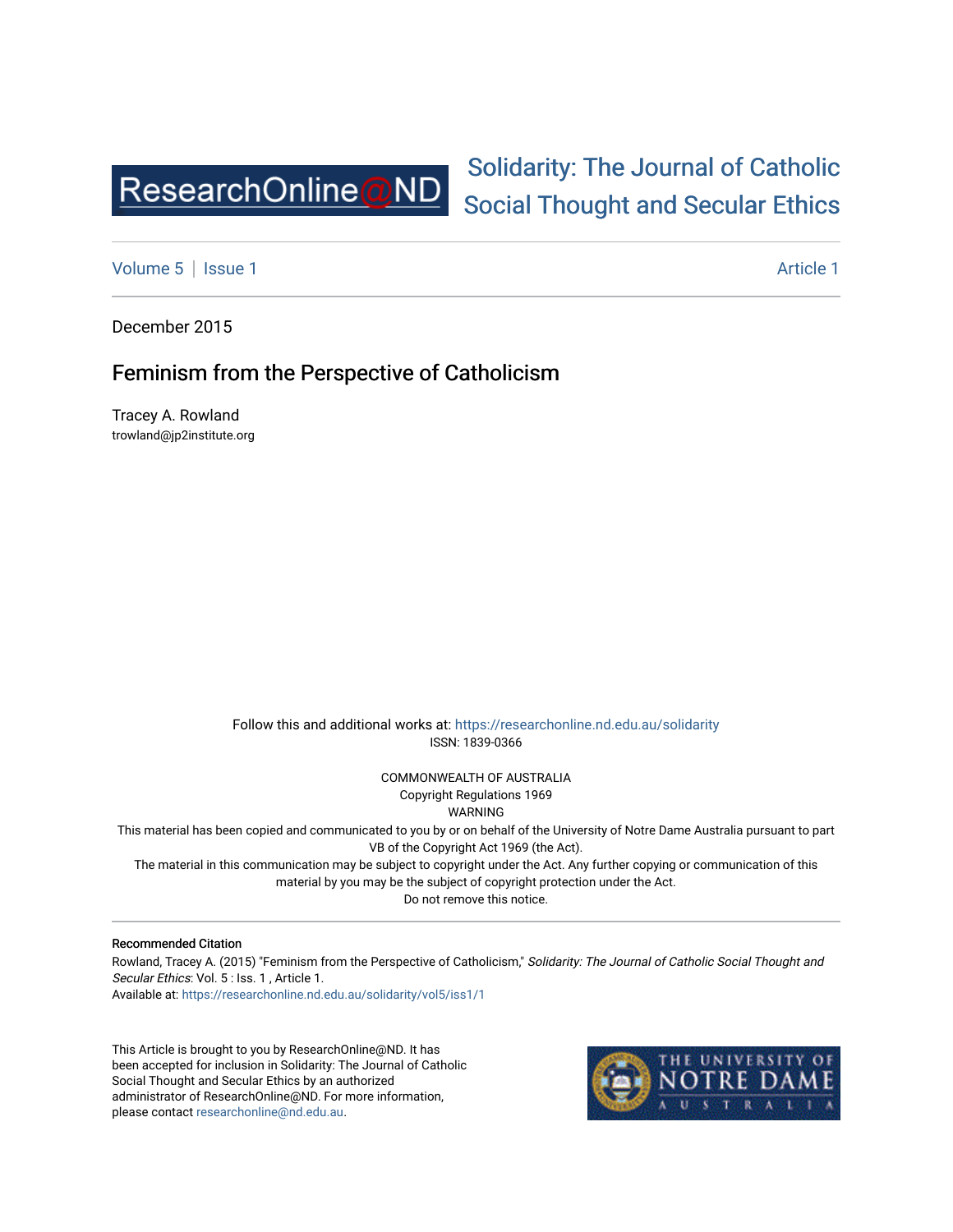## Feminism from the Perspective of Catholicism

### Abstract

This paper on feminism was given at a public lecture in Spain.

The author speaks from the perspective of contemporary Catholicism, represented in the magisterial teachings of St John Paul II, foreshadowed in the works of St. Edith Stein, and amplified and developed by contemporary Catholic scholars such as Prudence Allen, Michelle Schumacher, Leonie Caldecott and Cardinals Angelo Scola, Walter Kasper and Karl Lehmann.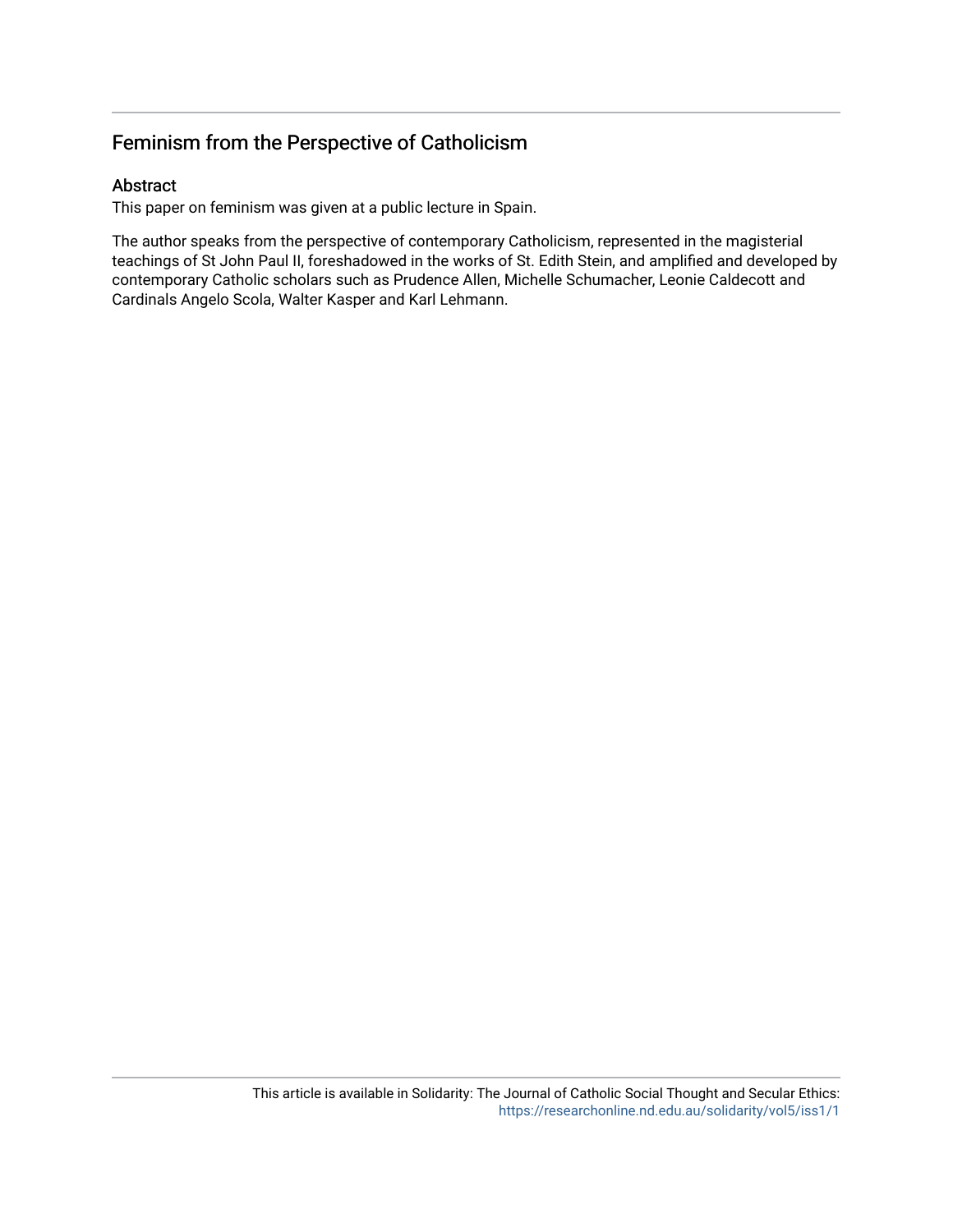#### **Feminism from the Perspective of Catholicism<sup>1</sup>**

Tracey Rowland

This paper begins with a brief exploration of the differences between the presuppositions of contemporary versions of Feminism by comparison with those of Catholicism in relation to foundational understandings of the nature of human life and the meaning of human existence. It goes on to explore current Catholic scholarship on the vocation of women, relationality between men and women and the nature of human freedom and dignity with reference to Feminist approaches. The final section of the paper argues for a surprising or unanticipated convergence between Radical Feminism and some contemporary Catholic scholarship on the significance and value of female sexuality and the socio-political, economic and technological challenges presented by particular contemporary practices. The commodification of human beings and human sexuality, the exploitation of human reproduction and the trivialisation of sexual difference are approached in the context of the problems they create not only for women, but for what St John Paul II refers to as 'the spiritual problematic of all persons'.

In approaching a discussion of feminism, one must recognise that feminism, like Christianity, is a social movement with an intellectual tradition, which like all intellectual traditions comes with its own canons of authority and its own disputed issues. These areas of dispute in turn give rise to different schools of Feminist thought, in much the same way that the disputed theological questions of the  $16<sup>th</sup>$  century gave rise to various different denominations of Protestantism.

It is not possible in the space of a short paper to give comprehensive attention to each distinct branch of Feminist thought, for example, Liberal, Marxist, Essentialist, Radical and Deconstructivist, since each comes with its own distinct emphases, epistemologies, political priorities and points of entry in the history of the movement. This paper will however endeavour to show the relevance of its argument to a specific sub-species of Feminism when the point being made is not in relation to Feminism in general, but merely to a particular branch. It is likewise impossible to write from the perspective of Christianity in general, since Christianity is itself similarly divided into many factions. Consequently, this paper is written from the perspective of contemporary Catholicism, represented in the magisterial teachings of St John Paul II, foreshadowed in the works of St Edith Stein, and amplified and developed by contemporary Catholic scholars such as Prudence Allen, Michelle Schumacher, Leonie Caldecott and Cardinals Angelo Scola, Walter Kasper and Karl Lehmann.

What seems the starkest difference between Catholicism and contemporary Feminism is Catholicism's commitment to three beliefs: the first, that the world was created by a Tripersonal God in a state of harmony; the second, that this original innocence and harmony was destroyed by a misuse of human free-will, with the effect that discord was introduced into the relationship between men and women; and the third, that the Incarnation of the Second Person of this Trinitarian God brought about the possibility of human redemption from the effects of the original catastrophe, by the gift of grace. The three key theoretical presuppositions are

 $1$  The author wishes to acknowledge the valuable research assistance of Anna Krohn, the Convenor of Anima Catholic Women's Network (based in Melbourne, Victoria), in the preparation of this paper, which was originally delivered as a speech at El Escorial, Spain, in June, 2014.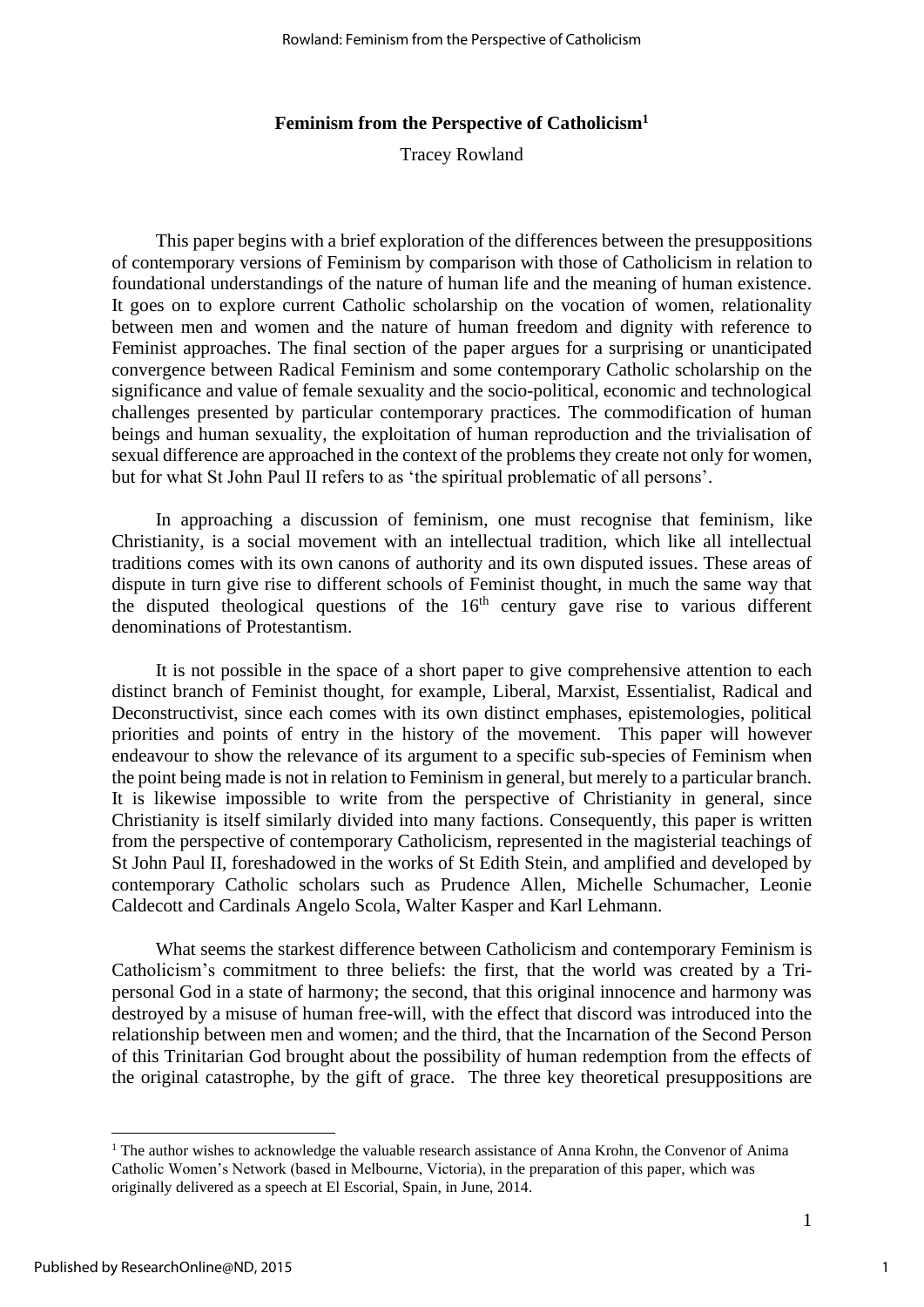therefore: (i) creation as a gift, (ii) the human rejection of the gift as it was given and the consequential intervention of sin, and thus, (iii) the need of grace and redemption.

In this paper, different versions of feminism are taken as tending to share the property of being post-Christian or post-Catholic in the sense that they do not begin their analysis of what it means to be a woman, with the ideas of creation, of sin and of redemption through the grace of the Incarnation. Rather, they begin from different post-Christian anthropological foundations. It is for this reason that Cardinal Lehmann has observed that the issue of the relationship between feminism and Christianity is 'a question of humanness as such'.<sup>2</sup> Lehmann argues that the 'recent women's movement has brought to light the fact that the decisive answers to our problem are directly or indirectly predetermined by global views of the meaning of human life and the order of human existence as such…the battle over the place of women in the Church and in society is in essence a fight concerning anthropology'.<sup>3</sup>

Therefore this discussion begins by offering an exposition of what is current Catholic teaching on anthropology, to be found in St John Paul II's Apostolic Letter *Mulieris Dignitatem* on the Dignity and Vocation of Women.<sup>4</sup> St John Paul II begins his analysis with the story of creation in the book of *Genesis*. He asserts that 'the biblical text provides sufficient bases for recognising the essential equality of men and woman from the point of view of their humanity...The woman is another I in a common humanity'. Henceforth they are called not only to exist 'side by side' but to "exist mutually one for the other". Referring to the passage in *Genesis* 2:18-35 regarding a woman being a "helpmate" of the man, the pope wrote: 'it is a help on the part of both, it is a mutual help in interpersonal communion<sup>5</sup> that integrates what is masculine with what is feminine. He then went on to draw an analogy between the interpersonal communion of men and women and the communion of Persons within the Trinity. This analogy is especially strong when describing a spousal relationship but more generally the pope argues that all human beings, married or single, are created to make of themselves a gift to other human persons and it is through making a gift of oneself to others that individuals achieve self-realisation. This theology is simply an echo of statements to be found in paragraphs 22-25 of the Conciliar document *Gaudium et spes*, which the young Karol Wojtyla helped to draft.<sup>6</sup>

The idea that male and female were created as equals is now standard Catholic teaching and is at quite a distance from many Protestant interpretations of the same scriptural passages, especially in those communities which had their origins in the Mennonite movement and which remain influential in American Protestantism today (most notably in the Amish communities). Consistent with John Paul's reading, in an article published in *Theology Today* in 1997, William E. Phipps argued that the Hebrew word for helpmate 'ezer neged' is used around 20 times in the Bible and does not in other contexts carry connotations of an apprentice or servant;

<sup>2</sup> Karl Lehmann, "The Place of Women as a Problem in Theological Anthropology" In *The Church and Women: A Compendium*, eds. Hans Urs von Balthasar, et.al, trans: Maria Shrady and Lothar Krauth (San Francisco: Ignatius, 1988), 13.

<sup>&</sup>lt;sup>3</sup> Lehmann, "The Place of Women as a Problem in Theological Anthropology", 13.

<sup>4</sup> John Paul II, *Mulieris Dignitatem*, Apostolic Letter, Vatican Website, August 15, 1988 [http://w2.vatican.va/content/john-paul-ii/en/apost\\_letters/1988/documents/hf\\_jp-ii\\_apl\\_19880815\\_mulieris](http://w2.vatican.va/content/john-paul-ii/en/apost_letters/1988/documents/hf_jp-ii_apl_19880815_mulieris-dignitatem.html)[dignitatem.html.](http://w2.vatican.va/content/john-paul-ii/en/apost_letters/1988/documents/hf_jp-ii_apl_19880815_mulieris-dignitatem.html)

<sup>5</sup> John Paul II, *Mulieris Dignitatem*, III, sec. 7:3.

<sup>6</sup> Second Vatican Council, "*Gaudium et spes*: Pastoral Constitution on the Church in the Modern World," Vatican Website, December 7, 1965.

[http://www.vatican.va/archive/hist\\_councils/ii\\_vatican\\_council/documents/vat-ii\\_const\\_19651207\\_gaudium-et](http://www.vatican.va/archive/hist_councils/ii_vatican_council/documents/vat-ii_const_19651207_gaudium-et-spes_en.html)[spes\\_en.html.](http://www.vatican.va/archive/hist_councils/ii_vatican_council/documents/vat-ii_const_19651207_gaudium-et-spes_en.html)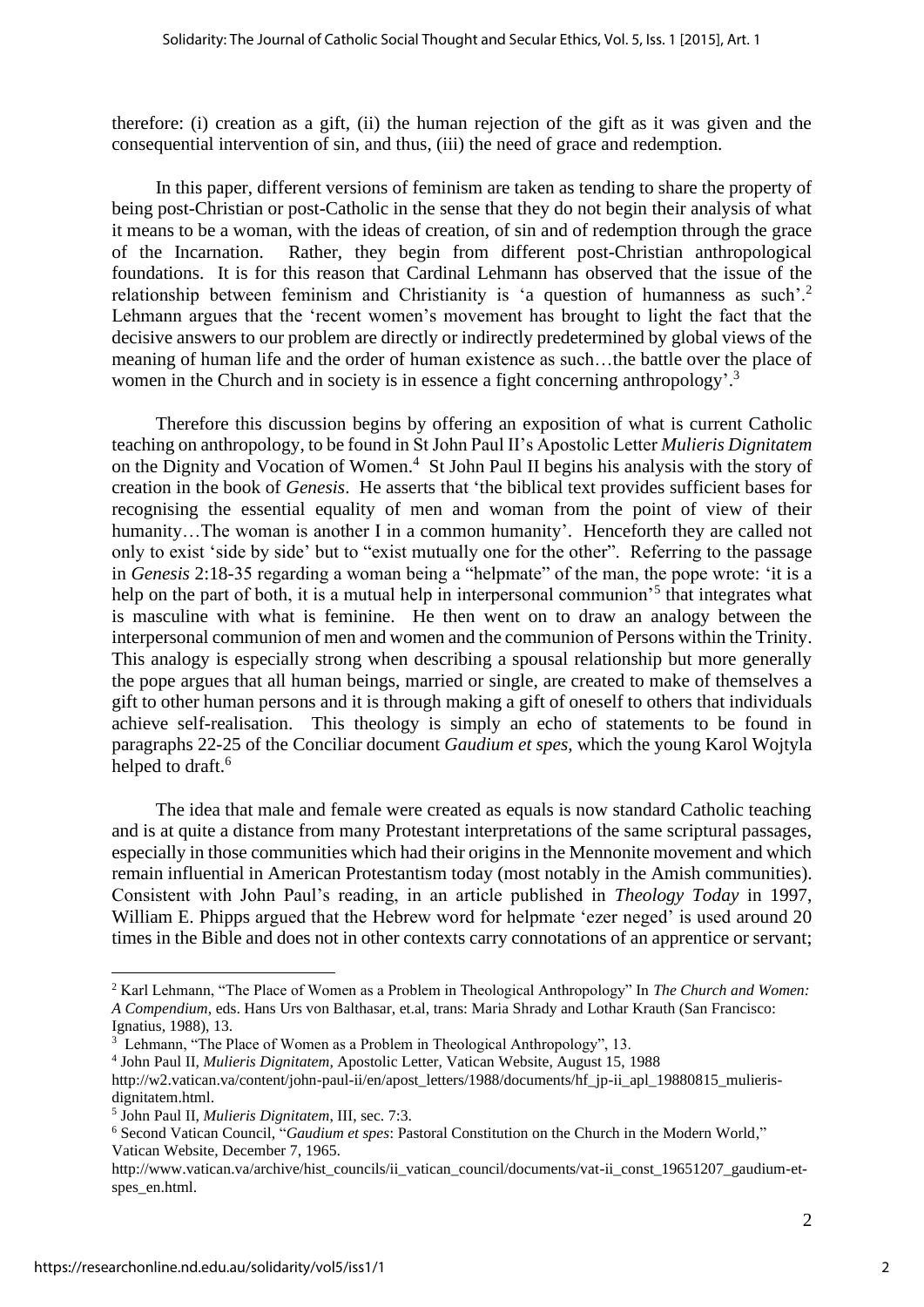in fact in some cases it refers to a superior person and to someone offering divine assistance. Phipps suggests that the best translation would be something like a 'partner corresponding to him', that is, a partner corresponding to  $Adam^7$ .

In contemporary Catholic marriages among the educated classes in the Anglophone world it is, arguably, this understanding of 'helpmate' that prevails. Couples think of each other as being in a relationship of mutual self-giving love and service with each party bringing to the marriage his and her own menu of gifts. While couples joke about their being "blue" jobs and "pink" jobs, with the blue jobs tending to be those requiring physical strength and the pink jobs being those that require a very high level of emotional intelligence, in general most Catholic couples operate on a principle of each playing to their own strengths rather than having strict fields of responsibility determined by their sex. An intelligent male knows if his wife is better at something than he is, and defers to her superior knowledge and talent in those areas and conversely an intelligent woman defers to her husband in areas she judges to be his strength, not hers.

Outside of the educated classes of the first world, however, and especially in Latin America, machismo remains a social problem for women. The idea that women are somehow inferior to men continues to prevail in some Catholic sub-cultures, notwithstanding the official magisterial teaching. The caveman attitude with its focus on what a woman can do to satisfy various carnal desires of the male and the corresponding view that a woman exists to do nothing more than satisfy such desires, *does persist*; and its persistence is a problem which highlights a significant difference between many feminist ideas and those of John Paul II. The difference lies in the fact that John Paul II, unlike most feminists, has not abandoned the concept of sin. He acknowledges that men can desire to dominate and even to exploit women and he reads this as sinful and a result of what in theological parlance is called 'original sin'. He interprets *Genesis 3:16*, the statement that 'a woman's desire shall be for her husband, and he shall rule over her', as a description of fallen humanity. He writes: 'this domination indicates the disturbance and loss of that stability of the fundamental equality which the man and the woman possess in the unity of the two and this is especially to the disadvantage of the woman, though it also diminishes the true dignity of the man'.<sup>8</sup> Contrary to this fallen condition of humanity, marriage requires respect for and the perfection of the personal subjectivity of both the man and the woman. In *Mulieris Dignitatem*, St John Paul II emphatically asserted that 'the woman cannot become the object of domination and male possession'. 9

A difficulty of course, for the post-Enlightenment mind, that has rejected such concepts as original sin and its remedy, grace, and the whole sacramental economy, is how does one account for the persistence of the problems in male-female relationships? If there is no original sin, no concupiscence, what is the cause of the problem? And further, what remedies does one have apart from political campaigns, consciousness raising programmes and female separatism, which reaches its most extreme form in lesbian separatism? In short, the difference between a typical feminist and John Paul II, is that feminists are likely to see the solution to perennial problems in various forms of state supported social engineering, whereas for John Paul II, the key solutions are a personal relationship with the Trinity, an openness to the work of grace, and the humility to constantly seek forgiveness and examine one's conscience. Thus social action manifests via a significant and deeply personal encounter with God.

<sup>7</sup> William E. Phipps, "Adam's Rib: Bone of Contention", *Theology Today* 33, No. 3 (1997): 271.

<sup>8</sup> *Gaudium et spes,* III, sec. 6:5.

<sup>9</sup> John Paul II, *Mulieris Dignitatem,* IV, sec.10:2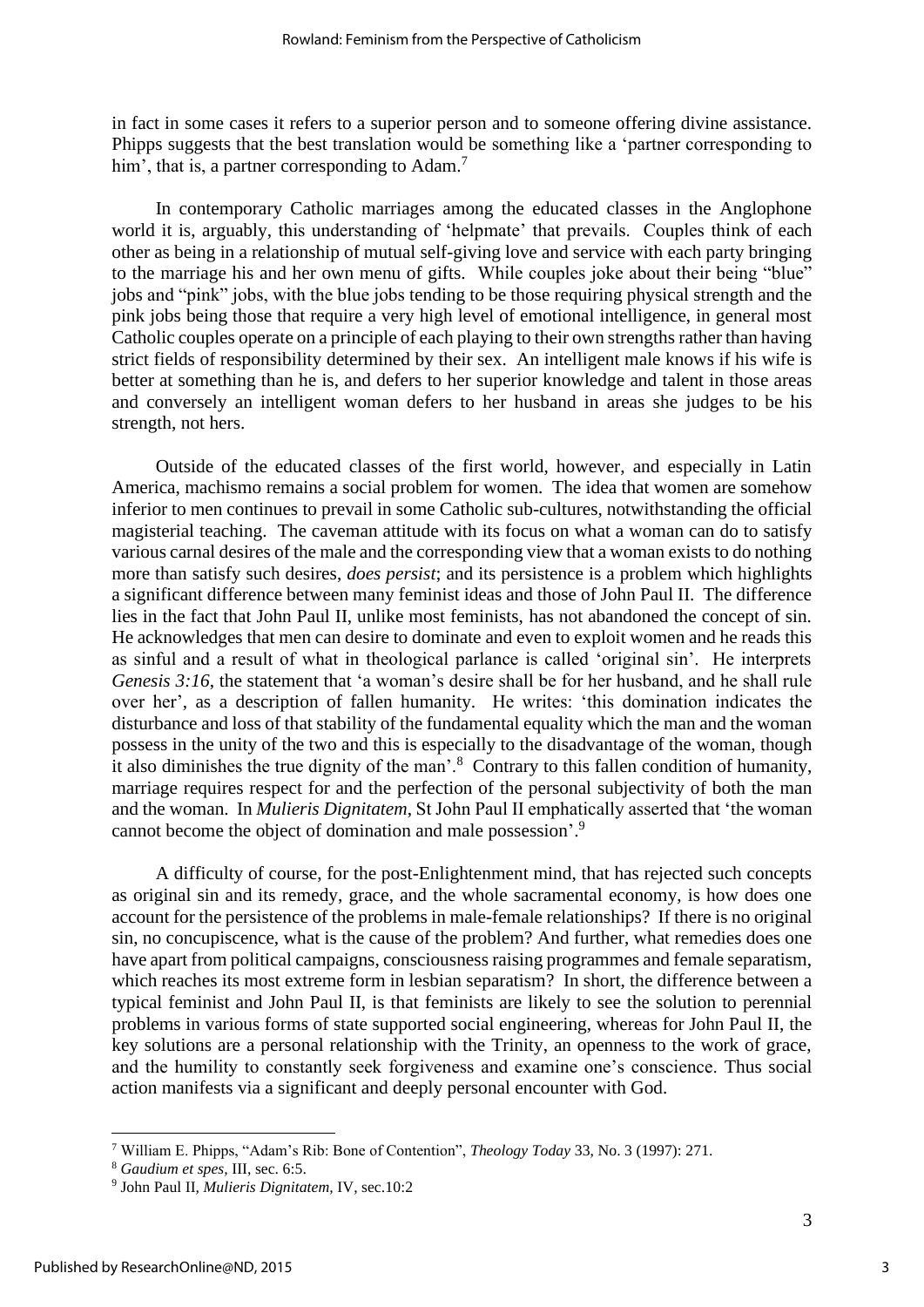Leonie Caldecott, an English Catholic author, has summarised much of the above with the statement that '[a]ccording to Wojtyla's interpretation of *Genesis* 2:18-20 which refers to the creation of Eve as Adam's helpmate, this helpmate status refers to an ontological assistance, a kind of complementarity, not to a form of servitude', and further, '[t]he loving unity to which men and women are called will be achieved not by suppressing all distinctions, but by ending the "quarrel" between the *bad masculine* and the *bad feminine* that has developed in the state of sin'. 10

There is also a significant difference between a Christian understanding of freedom and post-Enlightenment, in particular, liberal understandings of freedom. Christian conceptions of freedom link the exercise of freedom to the pursuit of truth and goodness and beauty understood as transcendental properties of being, whereas post-Enlightenment philosophers tend to see freedom as simply a condition of having unlimited choices. Archbishop Javier Martinez has explained the intellectual genealogy of this difference between the Christian conception of freedom and post-Christian conceptions in the chapter referred to below, 'Jesus of History and the Christ of Faith'. He begins by noting that since creation comes from God, is directed towards God and stands in relation to God, Christians believe that creation is revelatory of God. This idea, described in theological parlance as the analogy of being, was rejected by Duns Scotus, who preferred the idea of the univocity of being. As a consequence of this shift, God became separated from the world and reduced to a being among other beings, whose specific difference was explained in terms of qualities such as absolute freedom and absolute power. Martinez writes:

[The effect of the abandonment of the analogy of the being] was that reason and freedom do not happen in a context. Like the ego, they have no body, no father and mother and are 'suspended' in the air. They do not have any roots or purposes given to them from anywhere, and therefore they do not need and cannot be educated in any proper sense of the word. They do not have the possibility of selfdelusion. They can only be mistaken when some relevant piece of data is lacking or when they are not sufficiently enlightened. Otherwise they are always right.

At the same time, as a direct consequence of the 'separation' of God from the world, the world (anything besides the ego, beginning with one's body) has become nature. This 'nature' is seen at the beginning as almost divine, but soon it will be reduced to an artefact and finally a commodity for human consumption. It has no secrets but it can be measured and the quality of being measurable becomes synonymous with being intelligible and over time mathematics comes to be considered the standard for all types of knowledge. This transparent world, is also, however, a closed world. Nature as a commodity is such a closed world that it cannot offer any surprises and it cannot be a sign of anything.<sup>11</sup>

As a consequence, the whole category of sacrament is abandoned, the divinely appointed means of conferring grace on human beings is lost and freedom becomes simply the ability to do with this commodity whatever one wishes. Martinez concludes that the secular tradition (of which, feminism is an outgrowth) is 'so deeply marked by its opposition to Christianity that it retains most of the categories of the tradition to which it opposes itself (although in a negative

4

<sup>10</sup> Léonie Caldecott, "Sincere Gift: The Pope's New Feminism", *Communio: International Review*, Vol. 23, No. 1 (1996): 64-81.

<sup>11</sup> Javier Martinez, "Christ of History, Jesus of Faith" in *The Pope and Jesus of Nazareth*, ed. Adrian Pabst and Angus Paddison (London, SCM Press, 2009), 27.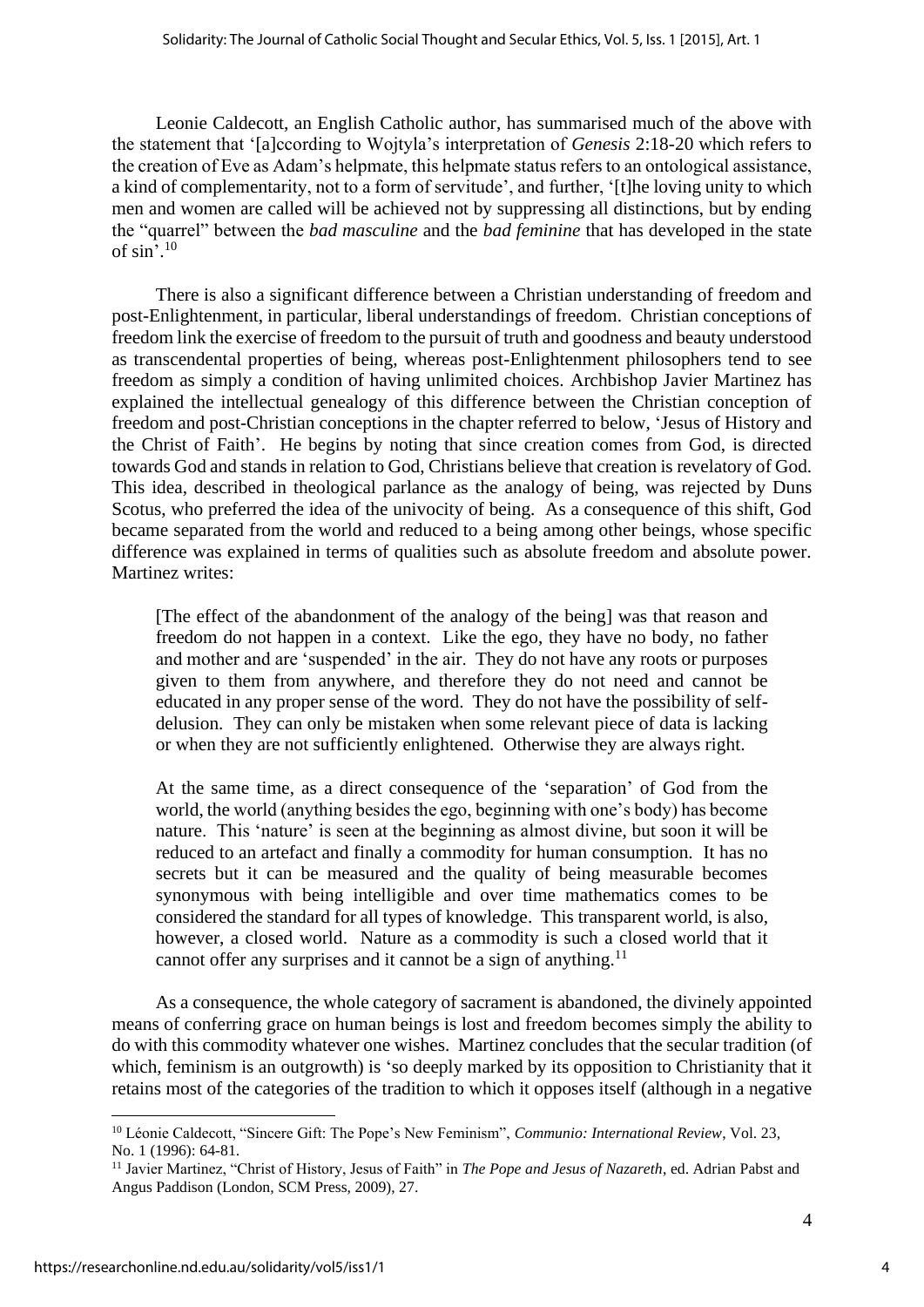or inverted fashion)'; and 'it hides and masks its dogmatic character through a rhetoric that pretends to recover the real world once the obstacle of Christianity has been put aside (or at least bracketed)'.<sup>12</sup> Accordingly:

It is a tradition marked by this paradox: in the same measure as it achieves its aims, it destroys its very ideals which are still to a great degree Christian ideals, cut off from their roots in the soil of the Christian tradition where they were embedded. A notion like freedom as a faculty belonging to every human being qua human being, which is so indigenous to the Christian tradition and so essential to the constructions of the Enlightenment, has been defined by the secular post-Enlightenment tradition mostly in negative terms, as a 'freedom' from the tutelage of Christian discipline and dogma and also as a 'freedom' from any other bond.<sup>13</sup>

Martinez observes that once people are offered that sort of freedom, nobody knows what to do with it, until the next dictator or marketing guru comes and tells them.

As a consequence, contemporary social theorists now speak of the aestheticisation of reality, the cutting loose of representations from what they represent. For example, in her best-selling book, *No Logo,* Naomi Klein argued that brand-name multinational corporations have switched from the manufacturing of commodities towards the branding or marketing of images.<sup>14</sup> Branding is about ideas, attitudes, lifestyle and values all embodied in the logo. Klein argues that branding becomes a major culture creating force, a way that individuals exercise their freedom where freedom is understood as the freedom of consumer choice and identities are attached not to any transcendental properties such as truth, beauty and goodness but to preferences for one designer label over another.

The Catholic theologian Michelle Schumacher concurs with this reading of the intellectual history and she argues that the problem of much contemporary feminist thinking from a Christian point of view is that it seeks solutions to the tension between male and female relations from within the framework of the early-modern separation of God from creation and then nature from grace.

What Schumacher calls 'the feminist quandary' oscillates between a view of femininity as essentialist, which runs the risk of fostering the idea that biology is destiny, as Simone de Beauvoir expressed the principle; and a view of femininity as culturally constructed, which runs the risk of devaluing feminine difference. The way out of this quandary 'is to insist upon neither the social construction of nature that would refuse essential differences between men and women, nor an essentialist view of nature when interpreted as the de facto isolation of women from the larger male-dominated polis'.<sup>15</sup> Rather, Schumacher suggests that what is required is an affirmation of sexual difference within a relational model of human nature. By a relational model of human nature she means that the human being - male or female – far from existing in a state where his or her personal good is opposed to the common good, actually achieves his or her personal good through participation in and contribution to the common

<sup>12</sup> Martinez, "Christ of History, Jesus of Faith", 29.

<sup>&</sup>lt;sup>13</sup> Martinez, "Christ of History, Jesus of Faith", 29-30.

<sup>14</sup> Naomi Klein, *No Logo: No Space, No Choice, No Jobs* (London: Flamingo, 2001).

<sup>&</sup>lt;sup>15</sup> Michele Schumacher, "The Nature of Nature in Feminism Old and New: From Dualism to Complementary Unity" in *Women in Christ: Toward a New Feminism* ed. Michele M Schumacher (Grand Rapids: Eerdmans, 2004), 19-20.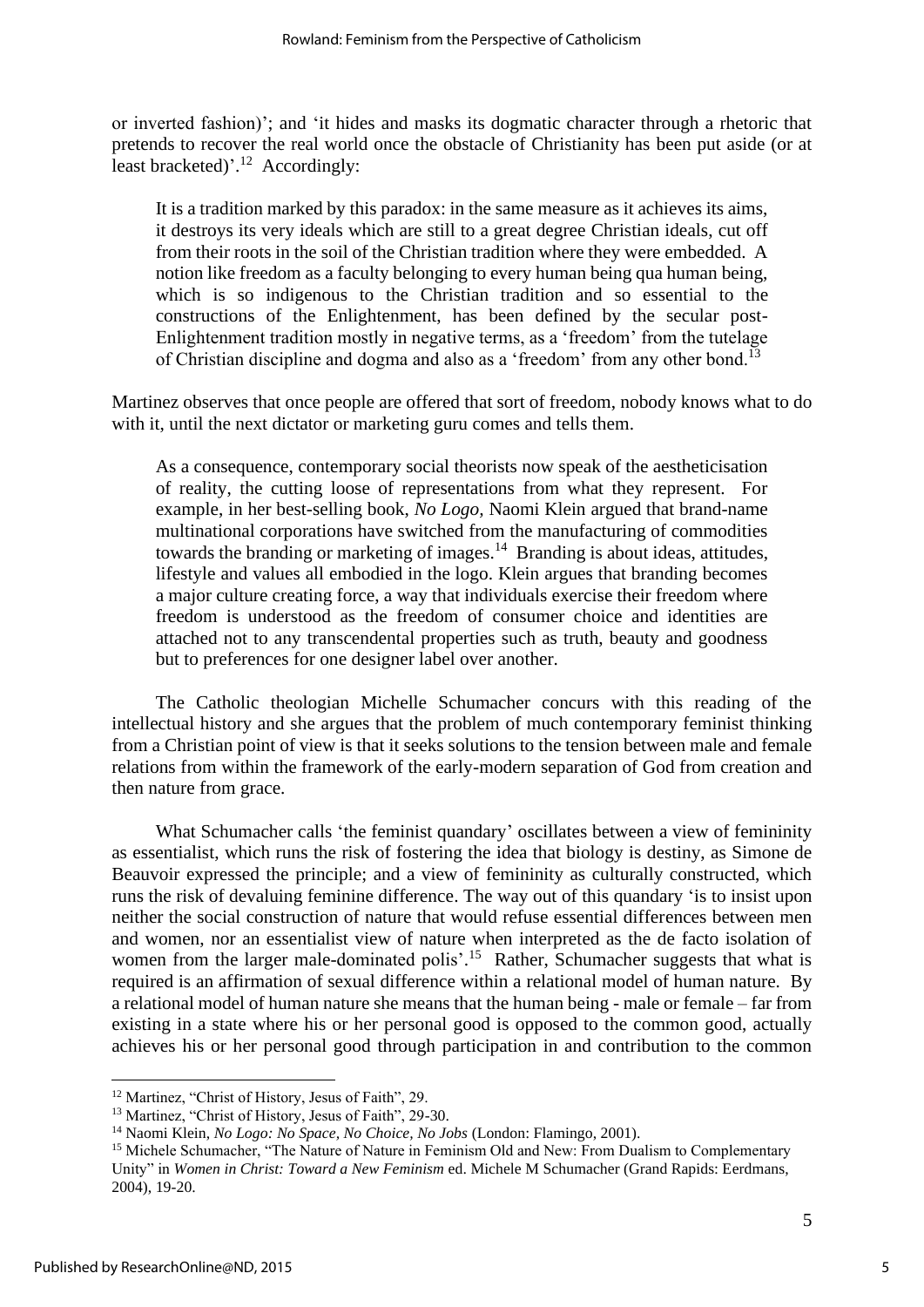good. This is really a philosophical echo of the more explicitly theological anthropology of John Paul II.

Schumacher concludes that:

[f]ar from being at odds with the transcendental character of the human person  $$ with his or her self-determination and the ongoing "project" of self-development and self-fulfilment which are integral to human existence as such – the return to the classically Christian presentation of nature (whether of the Greek or Latin tendency) would actually preserve this dimension within the larger context of personal self-fulfilment and thus of vocation, where vocation is itself understood in terms of and as a response to love.<sup>16</sup>

In this vision, self-fulfilment is as much a communal effort as a personal one. Rather than there being a dualistic relationship between nature and culture, giving rise to the unhappy choice between femininity as biological determinism and femininity as a mere social construct, there is a symbiotic relationship. Nature both requires culture and contributes to culture and the concepts of vocation and self-realisation are understood as a response to love. As the Scottish philosopher Alasdair MacIntyre explains the anthropological principle, human beings are dependent rational animals,<sup>17</sup> or, to put the matter in the idiom of John Paul II, relationality is an essential component of human nature.

However when freedom is disconnected from both nature and grace, one person's freedom is not organically connected to that of another. In such a world there is no room for the idea of one person's good being recognised as existing in that of another, or even of being fulfilled through the gift of the self to another. In such a culture, love becomes suspect and cultural practices take the form of the survival of the fittest. Human relationships become defined by mutual utility rather than mutual love. John Paul II called such cultures a culture of death, and juxtaposed them to what he called a civilisation of love.

Cardinal Walter Kasper points to the affirmation of the intrinsic goodness of male and female sexuality within such a framework. He observes that the doctrine of creation justifies neither a materialistic or idealistic view of human beings. Rather:

Christian anthropology sees the human body as a real symbol, as the 'excarnation" of the human spirit, the spirit being the form and life principle of the body'. With this view Christianity by its very nature – unfortunately not always in its concrete historical realisation – is incompatible with every form of Gnosticism, which in its hostility to the body and sexuality regards the real human being, the self, as an inner personal core indifferent to the body and sexuality. If the body is the real symbol of the human spirit, then bodily, sexually specific differences cannot be irrelevant to the constitution of the person. So, we cannot say that there is just a minor biological difference between man and woman with admittedly great sociological

<sup>&</sup>lt;sup>16</sup> Schumacher, "The Nature of Nature in Feminism Old and New: From Dualism to Complementary Unity". 20. <sup>17</sup> See Alisdair C. MacIntyre. *Dependent Rational Animals: Why Human Beings Need the Virtues* (The Paul

Carus Lectures: Carus Publishing Company, 1999).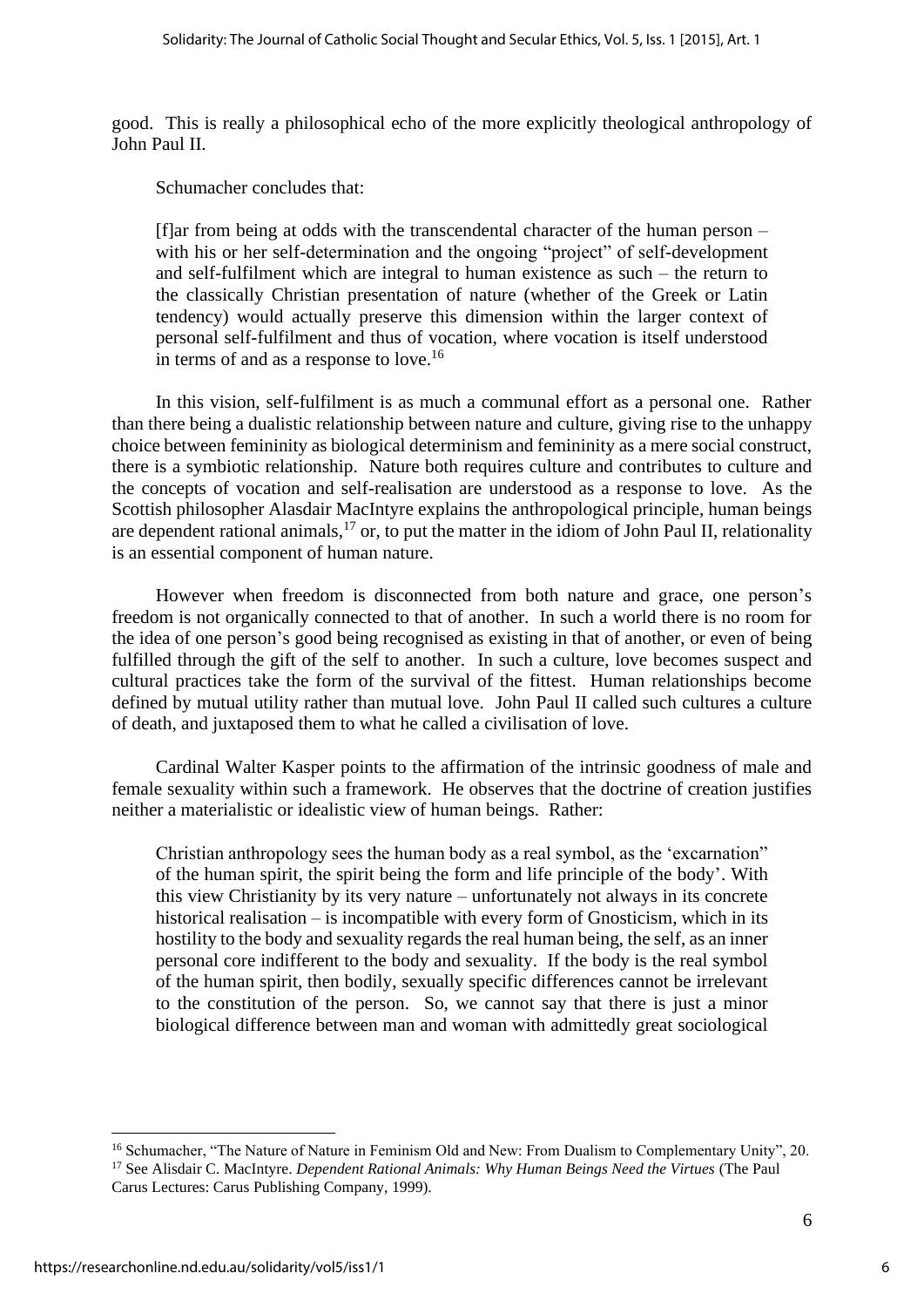consequences; the sexual is not a specialised zone or sector but a determination of the human being which affects the whole person, all that is human. <sup>18</sup>

Kasper concludes that 'the devaluation of the sexual expresses itself not only in a falsely understood asceticism (typical of puritanical forms of Christianity), but also in a libertinism, which regards sexuality as ultimately trivial and inconsequential for the person, and not least in the attempt to emancipate human beings from their natural preconditions'.<sup>19</sup> He also noted that insights from modern biology, which show that there are quite significant differences in the bodily constitution of men and women, are often down-played for ideological reasons. In full accord with Schumacher, Kasper asserts that 'culture does not mean an emancipation from nature but the creative realisation of its possibilities'.<sup>20</sup>

At this micro level of what to make of sexual difference itself, the Catholic philosopher, Prudence Allen, who was appointed to the International Theological Commission in 2014 by Pope Francis, suggests that almost all the commentators from classical times through the medieval period up to the present day tend to fall into one of four categories.<sup>21</sup> She identifies these categories as sex unity, sex polarity, sex complementarity and reverse polarity. The sex unity position devalues the bodily differences between men and women and Plato is its exemplary theoretician in *The Republic*. For sex polarity theorists bodily differences are significant and men are in some sense superior to women. Here Allen offers Aristotle and Aquinas as her exemplary proponents. Reverse polarity proponents acknowledge differences and posit the superiority of the feminine, as one can find in New Age feminism focused on encountering the so-called goddess within.<sup>22</sup> Then there is sex complementarity, a position that treats sexual difference as significant but acknowledges an equality of the sexes. Prudence Allen offers the Abbess Hildegard of Bingen (1098-1179), who was declared a Doctor of the Church by Pope Benedict XVI, as an example of an early Catholic proponent of sex complementarity. Allen suggests that Hildegard believed in a kind of fractional complementarity where there is no strong overlap between the characteristics of each of the sexes. Allen however prefers to promote the concept of integral complementarity – the idea that men and women must be understood as whole and not as fractional beings. In integral sex complementarity, bodily features play a role, but not the *only role* in determining one's identity and vocation.

Contemporary Catholic theology wishes to affirm both equality and differentiation and most contemporary theorists would be classified as proponents of an integral complementarity, though there are some feminist nuns who have been influenced by the New Age movement who promote a new kind of reverse polarity.<sup>23</sup>

<sup>18</sup> Walter Kasper, "The Position of Women as a Problem of Theological Anthropology" in *The Church and Women: A Compendium*, eds Hans Urs von Balthasar, et. al, trans: Maria Shrady and Lothar Krauth (San Francisco: Ignatius, 1988), 58.

<sup>&</sup>lt;sup>19</sup> Kasper, "The Position of Women as a Problem of Theological Anthropology", 59.

<sup>&</sup>lt;sup>20</sup> Kasper, "The Position of Women as a Problem of Theological Anthropology", 60.

<sup>21</sup> Prudence Allen, "Integral Sex Complementarity and the Theology of Communion", *Communio International Catholic Review,* (Winter, 1990): 523-44.

<sup>22</sup> For example: Jean Shinoda Bolen, *Goddesses in Everywoman: Thirtieth Anniversary Edition: Powerful Archetypes in Women's Lives* (New York, N.Y: Harper Collins, 2014).;

Jennifer Barker Woolger and Roger, J. Woolger. *Goddess Within: A Guide to the Eternal Myths.* (New York, N.Y.: Ballantine Books, 1989).

<sup>&</sup>lt;sup>23</sup> Laurie Brink, *[A marginal life: Pursuing holiness in the 21st century](https://lcwr.org/sites/default/files/calendar/attachments/2007_Keynote_Address-Laurie_Brink-OP.pdf)* (conference paper: Leadership Conference of Women Religious Keynote Address. Kansas City, MO, August 2, 2007),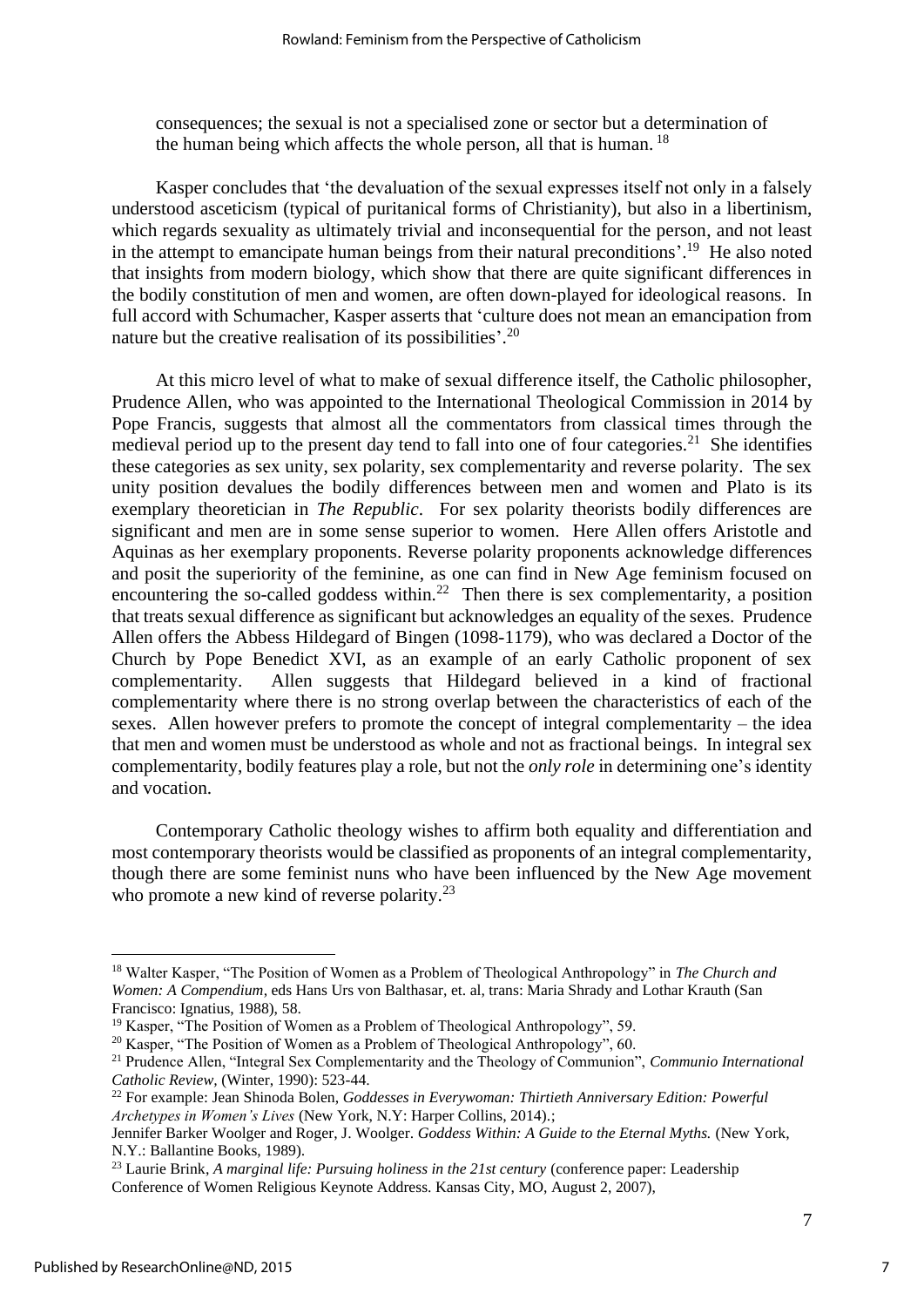Allen writes that if we think of sex identity in terms of isolating certain characteristics so that a male provides one half and a female one half of a whole human being, or even if we imagine an odd fraction like one third and two thirds, then the so called complementarity between the man and woman is fractional.<sup>24</sup> Such a fractional complementarity can leave women feeling as though they occupy the less significant fraction. By comparison, Allen suggests that the merit of integral complementarity is that it considers both men and women to be already whole persons, and metaphorically speaking, more like integers than fractions.

Consistent with Schumacher and John Paul II, Allen argues that the key factor in Christian existential personalism is the idea that the person actively creates his or her identity in a 'gift of self' to another. This goes beyond the individual who defines the self away from and in opposition to others. Allen concludes that the activity of individual self-definition is dynamic and vital, as well as being sexually differentiated, so that it has some different parameters for man than it does for a woman.

Both Allen and John Paul II were influenced by the work of the German Jewish philosopher Edith Stein who converted to Catholicism after reading St. Teresa of Avilas *Interior Castle.* Stein had been a student of Edmund Husserl and she collaborated with Heidegger on the publication of some of Husserl's papers. She eventually entered the Discalced Carmelites and perished in Auschwitz in 1942 having been one of several converts who were rounded up by the Gestapo in Holland in retaliation for an anti-Nazi statement issued by the Dutch hierarchy. Stein was canonised by John Paul II in 1998 and declared to be one of the six patron saints of Europe along with St. Benedict, Sts. Cyril and Methodius, St. Bridget of Sweden and St. Catherine of Siena. Many of the ideas of John Paul II expressed in his *Letter to Women* and in his Apostolic Exhortation on the *Dignity and Vocation of Women* (*Mulieris Dignitatem*<sup>25</sup> can be found in the publications of Edith Stein.<sup>26</sup>

Sarah Borden, a recent author on the philosophy of Stein, writes:

[For Stein] no woman is only a woman. Each woman, just as each man, has her own individual talents and capacities, be they artistic, scientific, technical, intellectual, or otherwise. No one has merely, or purely, a feminine or masculine nature….Rather, each of us is human and within human nature there is a division between the feminine and the masculine…In general, more females have feminine traits and they tend toward the feminine, while males tend toward the masculine, but all may realise the feminine or masculine nature to differing degrees and in differing ways. $27$ 

In her *Essays on Woman,* Stein points to two distinctive characteristics of the feminine. First, women have an orientation towards the personal, men towards the objective, and secondly, she claims that women are directed towards the whole, whereas men tend to

[https://lcwr.org/sites/default/files/calendar/attachments/2007\\_Keynote\\_Address-Laurie\\_Brink-OP.pdf;](https://lcwr.org/sites/default/files/calendar/attachments/2007_Keynote_Address-Laurie_Brink-OP.pdf) and Sandra. M. Schneider, *Beyond Patching: Faith and Feminism in the Catholic Church*, 2nd ed. (Mahwah, N.J.: Paulist Press, 2004).

 $24$  Allen, "Integral Sex Complementarity and the Theology of Communion"

<sup>&</sup>lt;sup>25</sup> Letter of Pope John Paul II to Women. Section 10, paragraph 2.

[http://w2.vatican.va/content/john-paul-ii/en/letters/1995/documents/hf\\_jp-ii\\_let\\_29061995\\_women.html.](http://w2.vatican.va/content/john-paul-ii/en/letters/1995/documents/hf_jp-ii_let_29061995_women.html) Retrieved 21st December, 2015; regarding *Mulieris Dignitatem* (see footnote 3 above).

<sup>&</sup>lt;sup>26</sup> Edith Stein, *Essays on Woman*. 2<sup>nd</sup> rev. ed., trans. Washington Province of Discalced Carmelites, Inc. (Washington, D.C.: ICS Publications, 1987).

<sup>27</sup> Sarah Borden, *Edith Stein* (London: Continuum, 2003), 70.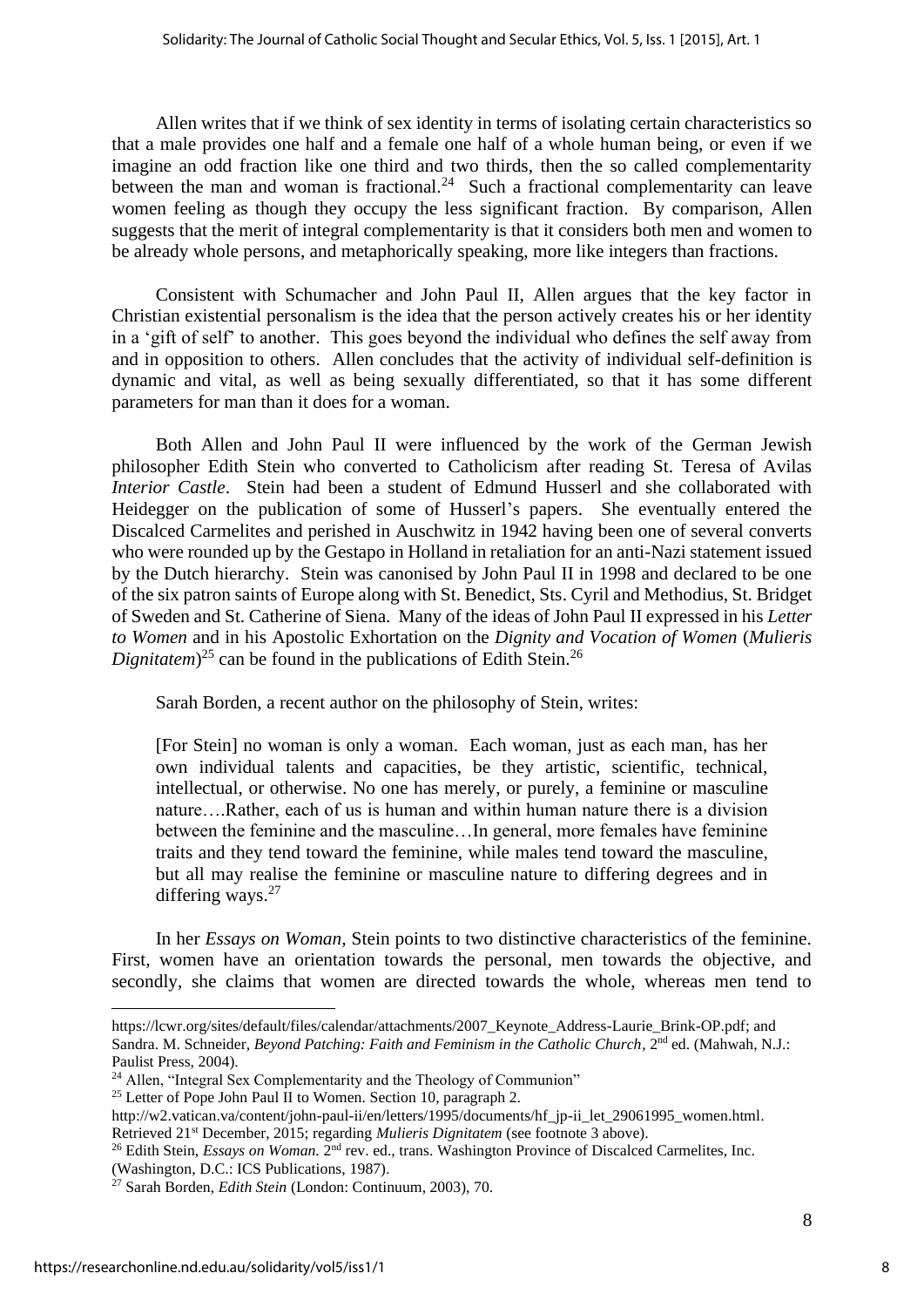compartmentalise. In claiming that women are more personally oriented, Stein is not making the claim that women are not capable of abstract thought. She herself was a philosopher immersed in abstract thought, but she believed that women are characteristically not content to remain on the level of the abstract but want to ground the abstract in the concrete.

Stein also argued that men and women have different tendencies as a result of fallen human behaviour. Women may have a 'perverse desire to intrude into personal lives' rather than waiting to be invited into the interior life of another person, and thus they are susceptible to wasting their time on gossip. Or they may have a desire to lose themselves completely in another person, a tendency that has been recognised in popular psychology texts as the problem of women who love too much.<sup>28</sup> Or the feminine desire for wholeness may result in scatty and unreliable behaviour when a woman becomes occupied on so many fronts as to be ineffective in any of them.

Borden summarises Stein's assessment of the effect of the fall on men with the following list of masculine temptations:

Fallen masculine nature, [in contrast to fallen feminine nature] leads to 'brutal despotism over creatures, especially over women', and a tendency to allow his work to dominate him to the point of the atrophy of his own development, [while] the degeneration of the feminine nature goes in an opposite direction, including a 'servile dependence on man' and a superficiality that is primarily sensual. The masculine nature, when it is not appropriately developed, tends toward aggression, and the feminine toward a pathetic passivity. The fallen masculine nature results in a kind of tunnel vision, one-sidedly focusing on his work, whereas the fallen feminine nature lacks the depth to correct this, limiting itself merely to the superficial and thereby losing its spiritual equilibrium in a sensuous life.<sup>29</sup>

With reference to the masculine tendency to give priority to the objective over the personal, some contemporary Catholic scholars have observed that a problem with the 18<sup>th</sup> century is not so much that it emphasised rationality, but that the typical  $18<sup>th</sup>$  century account of rationality was narrowly focused on one dimension of the intellect's capacity.

In his *Leisure as the Basis of Culture*, Josef Pieper, another twentieth century German Catholic philosopher, put the problem like this:

The medievals distinguished between the intellect as *ratio* and the intellect as *intellectus. Ratio* is the power of discursive thought, or searching and re-searching, abstracting, refining and concluding whereas *intellectus* refers to the ability of "simply looking" (*simplex intuitus*), to which the truth presents itself as a landscape presents itself to the eye. The spiritual knowing power of the human mind, as the ancients understood it, is really two things in one: *ratio* and *intellectus*: all knowing involved both. The path of discursive reasoning is accompanied and penetrated by the *intellectus*' untiring vision, which is not active but passive, or better, receptive – a receptively operating power of the intellect.<sup>30</sup>

9

<sup>28</sup> For example, Robin Norwood. *Women Who Love Too Much: When You Keep Wishing and Hoping He'll Change*. (New York, N.Y.: Pocket Books, 2008).

<sup>29</sup> Norwood, *Women Who Love Too Much: When You Keep Wishing and Hoping He'll Change*, 74.

<sup>30</sup> Josef Pieper, *Leisure as the Basis of Culture* (San Francisco: Ignatius, 2009), 10.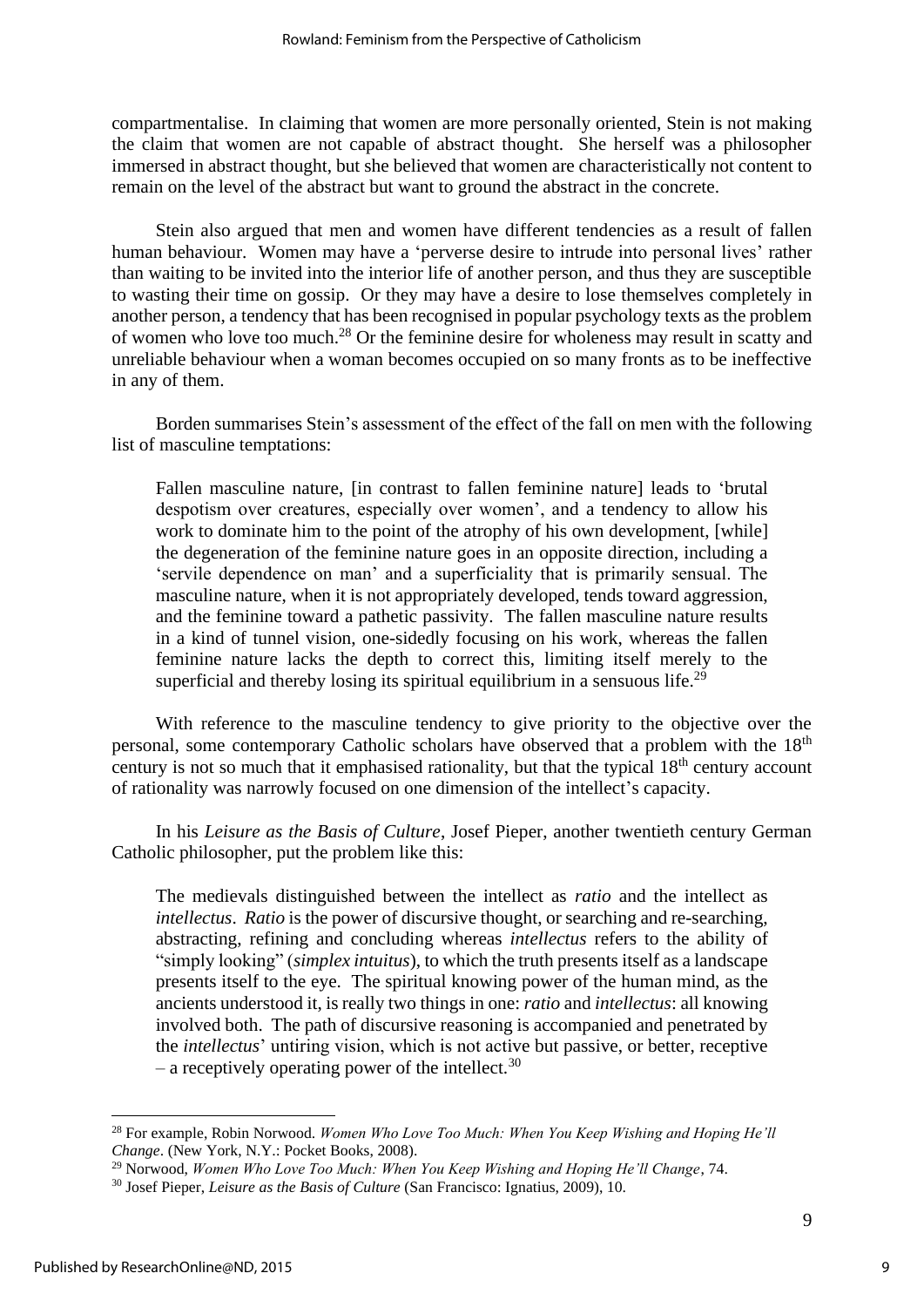The problem with much contemporary philosophy is that it denigrates the role of *intellectus* or completely ignores it. An interesting and underdeveloped element of Stein's account of integral complementarity is that she seems to be suggesting that while men have a tendency to emphasise the dimension of *ratio*, women have a kind of in-built aptitude for the work of *intellectus,* which is not to say that men and women cannot operate on both levels, merely that it might be the case that men have a stronger aptitude for one and women for the other. What Stein identified as the typically feminine interest in the personal and corresponding high emotional intelligence was labelled by John Paul II as "the feminine genius".<sup>31</sup>

Thus, to summarise this section of the paper it may be argued that from a contemporary Catholic point of view, the problem with much secular feminist theory is that it struggles to find an adequate anthropology which can offer any hope to women who are trying to transcend the dualisms of biological determinism and the cultural relativising of the significance of sexual difference.

There is quite a high level of agreement between leading contemporary Catholic scholars and feminist scholars about the ontological equality of the sexes, but what the Catholic scholars have in their intellectual tool-box which most secular feminist theorists do not, is a narrative about how the conflict between the sexes arose and how the conflict might be overcome through the grace of the Incarnation. The Catholic anthropology is rooted in Trinitarian theology with the relationships between the persons of the Trinity offering a model of an equality of persons within difference. The Persons of the Trinity are equal as divine, and yet each one is different in relation to the other. Each person of the Trinity has free will, intelligence and differentiated identity, for we speak of the Father as the Creator, the Son as the Redeemer and the Holy Spirit as the Advocate. The members of the Trinity can therefore be said to exist within a relation of integral complementarity. It is partly for this reason that Cardinal Angelo Scola has argued that a culture that does not accept the revelation of the Trinitarian God ultimately renders itself incapable of understanding sexual difference in a positive sense.<sup>32</sup>

There is also an interesting convergence developing between Catholic theorists and Radical Feminists who are approaching many contemporary so-called women's issues from a perspective critical of the power of the market and of the commodification of human beings and utilitarian modes of relating. The term "radical" is used by these feminists because they believe in an ontological solidity, a radical value of the human body, especially of a woman's body. They seem to believe that there is something "essential" in the sense of a biological given about a male body and female body, however this comes about. They believe that being "given" a woman's body is neither the curse of maleficent nature nor something that is to be overcome (as it were) by technology or by idealised theories of gender identity.

It is true that many of these radical feminists are suspicious of heterosexual bodily exchanges which they fear (in the way we might think of original sin) is "inherently violent" but it is not the case that all radical feminists are committed to lesbian relationships or that they hate men understood in a Marxist-related sense of the "class" called male. They tend to be suspicious of any feminism too closely evolved from "male" philosophy—so they do not call

http://w2.vatican.va/content/john-paul-ii/en/letters/1995/documents/hf\_ip-ii\_let\_29061995\_women.html.

<sup>&</sup>lt;sup>31</sup> Letter of Pope John Paul II to Women, sec. 10:2.

<sup>&</sup>lt;sup>32</sup>Angelo Scola, "The Dignity and Mission of Women: The Anthropological and Theological Foundations," *Communio International Catholic Review* (Spring, 1998): 42-56 at 52.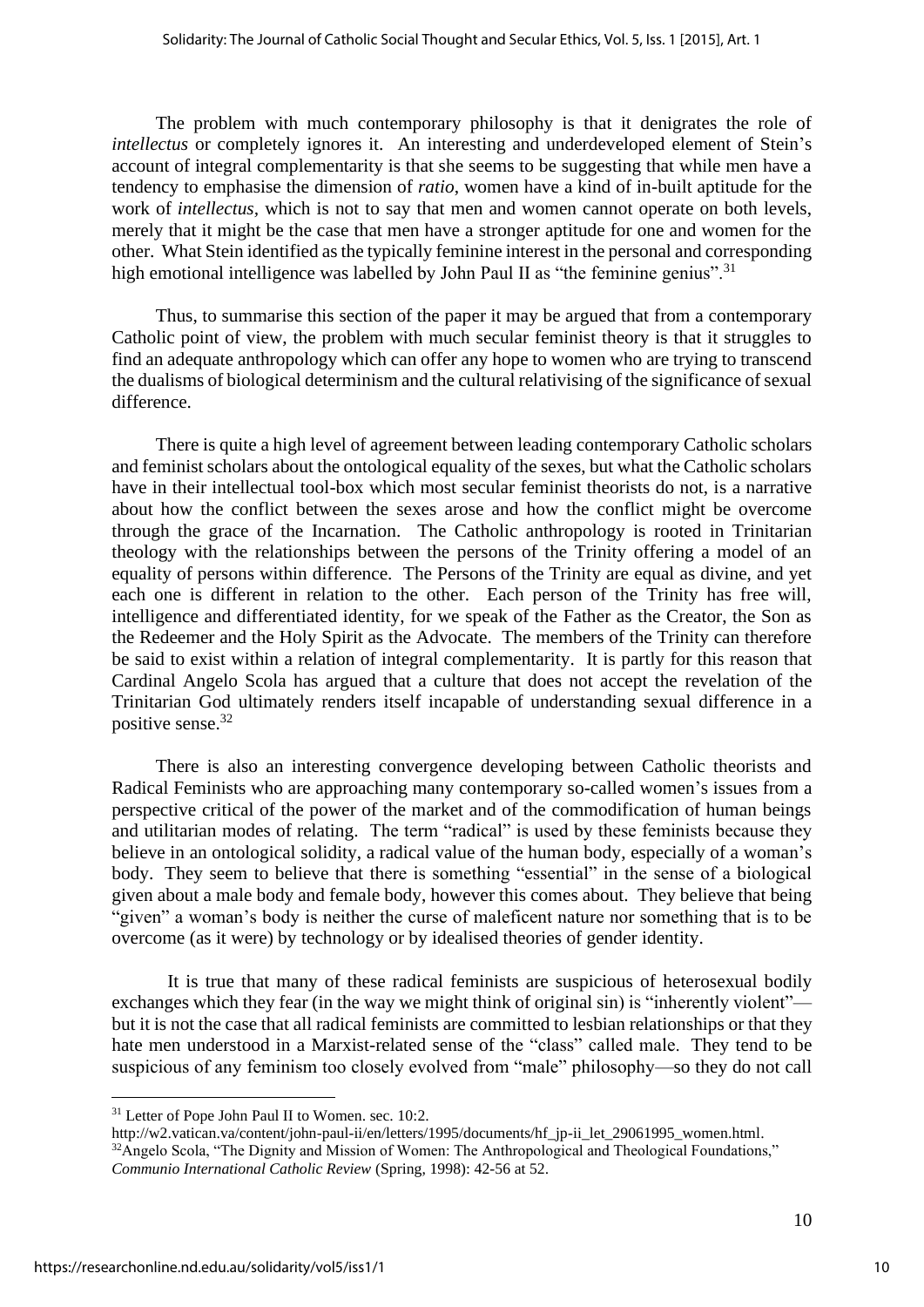themselves Marxist feminists or liberal feminists. Self-declared Radical Feminists include: Gale Dines, Andrea Dworkin, Renate Klein, Susan Hawthorne, Megan Tyler and Catharine McKinnon. In some places they might associate with green movements, they tend to favour social activism and counter cultural critique and they are also critical of elements of postmodern feminism.

In their very helpful analysis of the movement of Australian radical feminism – the editors of *Radically Speaking: Feminism Re-claimed* wrote: '[o]ur ability to act in the present is being severely curtailed by the post-modern insistence that there are no subjects, with the consequence that woman has been virtually erased as the author of her own life'.<sup>33</sup> Like the British based Radically Orthodox circle of theologians, which includes a number of Catholics, the Radical Feminists believe that the "personal" and the "political" are interconnected. It might be argued that there is a strong convergence between the Radical Feminists and contemporary Catholic scholars on at least nine points or ideas, which can be articulated under the banners of political ideology, political economy and their effects on moral and cultural priorities.

First, in relation to questions of political ideology, the Radical Feminists reject the liberal notion of 'choice' and any ideology that proposes a neutral polis. At the same time, they reject the commodification of sexuality in any form, and in particular they actively oppose pornography and the sexualisation of pre-pubescent girls carried out by marketing agencies and fashion design industry leaders. Rejection of the accommodation of violence within sexuality is the third point of convergence between contemporary Catholic scholars and Radical Feminists, who acknowledge the links between the acceptance of violent sexual relationships and pornography.

In relation to questions of political economy and the potential for the exploitative use of technology, the fourth idea to which Radical Feminists are committed is the rejection of the practices of in-vitro fertilisation (IVF), surrogacy and other commercialized forms of reproductive technology. In taking this stance Radical Feminists tend to be in complete concordance with statements in *Donum Vitae* (a 1987 statement of the Doctrine of the Congregation of the Faith) $34$  about the power imbalance inherent in the work of scientists who boast about creating human embryos. Radical Feminists internationally have issued warnings alerting the public in general, and in particular those considering the use of such technologies, to the question of which people or organizations benefit from the use of these technologies and by contrast, which pay the price of their use. FINNRAGe (Feminist International Network of Resistance to Reproductive and Genetic Engineering) has exposed both "benevolent" in-vitro fertilisation and the dangers of its use of fertility drugs; as well as the associated emotional and economic exploitation of women ensuing from these practices. Pointing to the high failure rates of in-vitro fertilisation (which can be up to 90-95% or greater depending upon the number

<sup>33</sup> Diane Bell and Renate Klein, *Radically Speaking: Feminism Reclaimed* (Melbourne; Spinifex Press, 1996), xvii.

<sup>&</sup>lt;sup>34</sup> Congregation for the Doctrine of the Faith, *Instruction on Respect for Human Life in its Origin and on the Dignity of Procreation Replies to Certain Questions of the Day*, Vatican Website, February 22, 1987, http://www.vatican.va/roman\_curia/congregations/cfaith/documents/rc\_con\_cfaith\_doc\_19870222\_respect-forhuman-life\_en.html.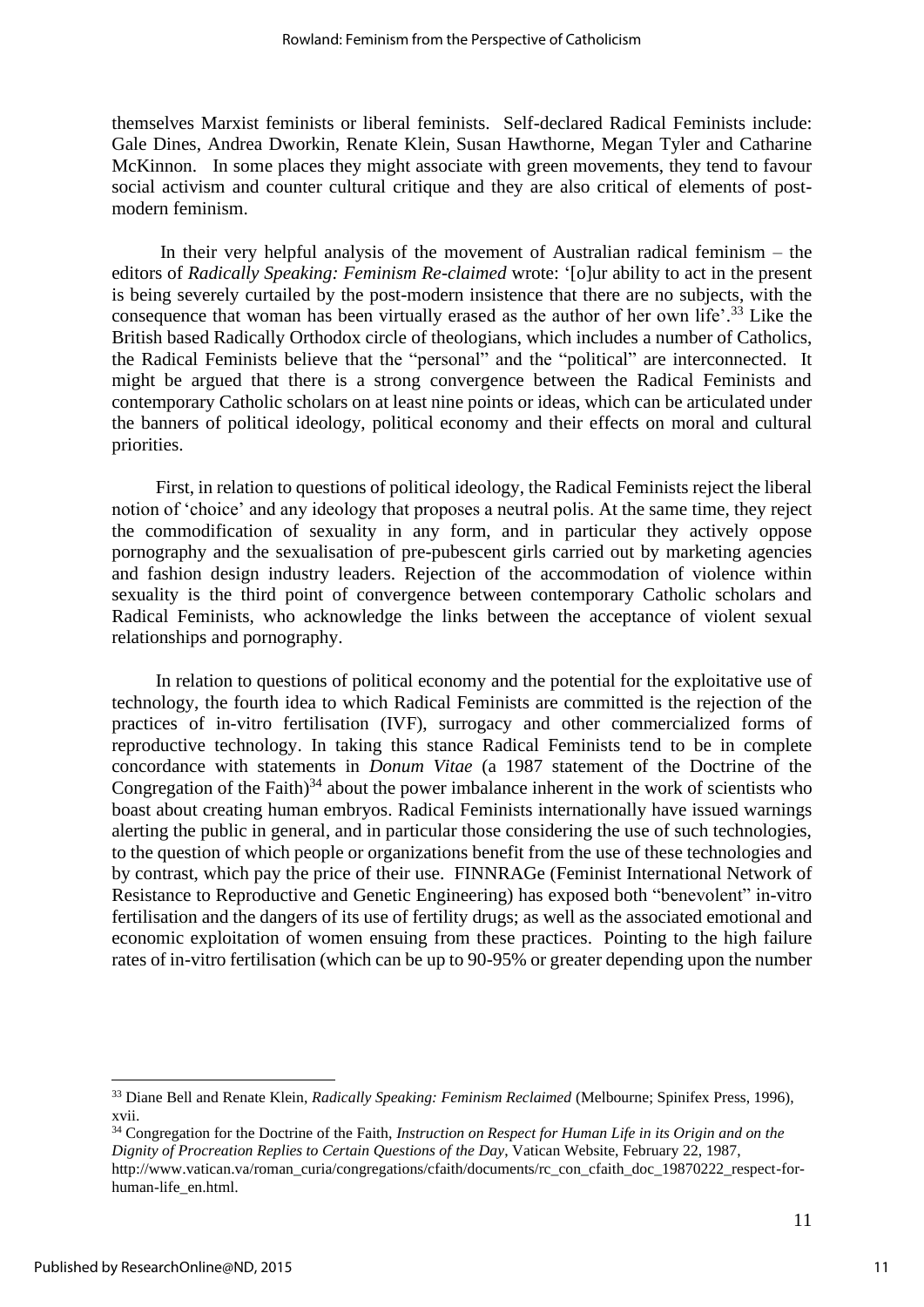of cycles involved and the age of the woman), <sup>35</sup> feminists have also challenged the hegemony of 'technodocs' and pharmaceutical companies.

Importantly, the feminist critique highlights the socio-political dangers inherent in development of reproductive technology and the beliefs, attitudes and values associated with such developments. These dangers include the potential for creating a society composed of children made to order, the eradication of genetic diversity, and the imposition of a "norm" which is uncomfortably Eurocentric white and male. Scientists and doctors have fiercely rebuked what they take to be feminist prophecies of doom, attempting to discount their logic by calling them hysterical, excessive and disproportionate.

However, the critiques that Radical Feminists offer in relation to developments in the area of women's reproductive health extend beyond their concerns about reproductive technologies. Hence the fifth point of convergence between contemporary Catholic scholars and Radical Feminists concerns their growing suspicion of developments in contraceptive technology. Radical Feminists challenge big pharmaceutical companies and the purported advancement achieved by their contraceptive products, which include abortifacients such as the so-called morning after pill - RU 486. Similarly and as a sixth point of convergence, they are ambivalent about and increasingly opposed to large, corporatized and male-run abortion clinics and are prepared to acknowledge the reality and the impact of post-abortion trauma and grief on women. The seventh point of convergence is the particular exception Radical Feminists take to state-run contraceptive practices and population control policies, which they identify as being imbued with the implicit, unexamined presuppositions of racial and eugenic ideology. In the words of Germaine Greer, '[t]hese are the suppositions which underlie our eagerness to extend the use of modern contraceptives into every society on earth, regardless of its own set of cultural and moral priorities'. She went so far as to assert that 'another name for this type of moral chaos is evil'.<sup>36</sup>

Janice Raymond in her book *Women as Wombs: Reproductive Technologies and the Battle over Women's Freedom* addresses contraceptive practices in the Third World that might similarly lead us to question the suppositions underlying those practices:

The reproductive use and abuse of women is also played out on the international stage of population policy and programs. In contrast to the technologies and drugs promoting fertility, which are now common in so called First World, Third World women received drugs and technologies designed to promote infertility. Repeated sterilization and the exporting of dangerous contraceptives are the consequences of technological reproduction for women in the Third World. … Medical science and technology are promoting infertility in the Third World while denouncing it in the First World... the Third World is in the past and present the dumping ground for chemicals and drugs banned in the West- DDT and DES for example. Now these

<sup>35</sup> Alan Macaldowie, Yueping A. Wang, Abrar A. Chughtai and Georgina M, Chambers. *Assisted reproductive technology in Australia and New Zealand 2012.* (Sydney: National Perinatal Epidemiology and Statistics Unit, the University of New South Wales, November 2014).

<sup>36</sup> Quoted in Ronald Fletcher, *The Abolitionists: The Family and Marriage Under Attack* (London: Routledge, 1988), 154.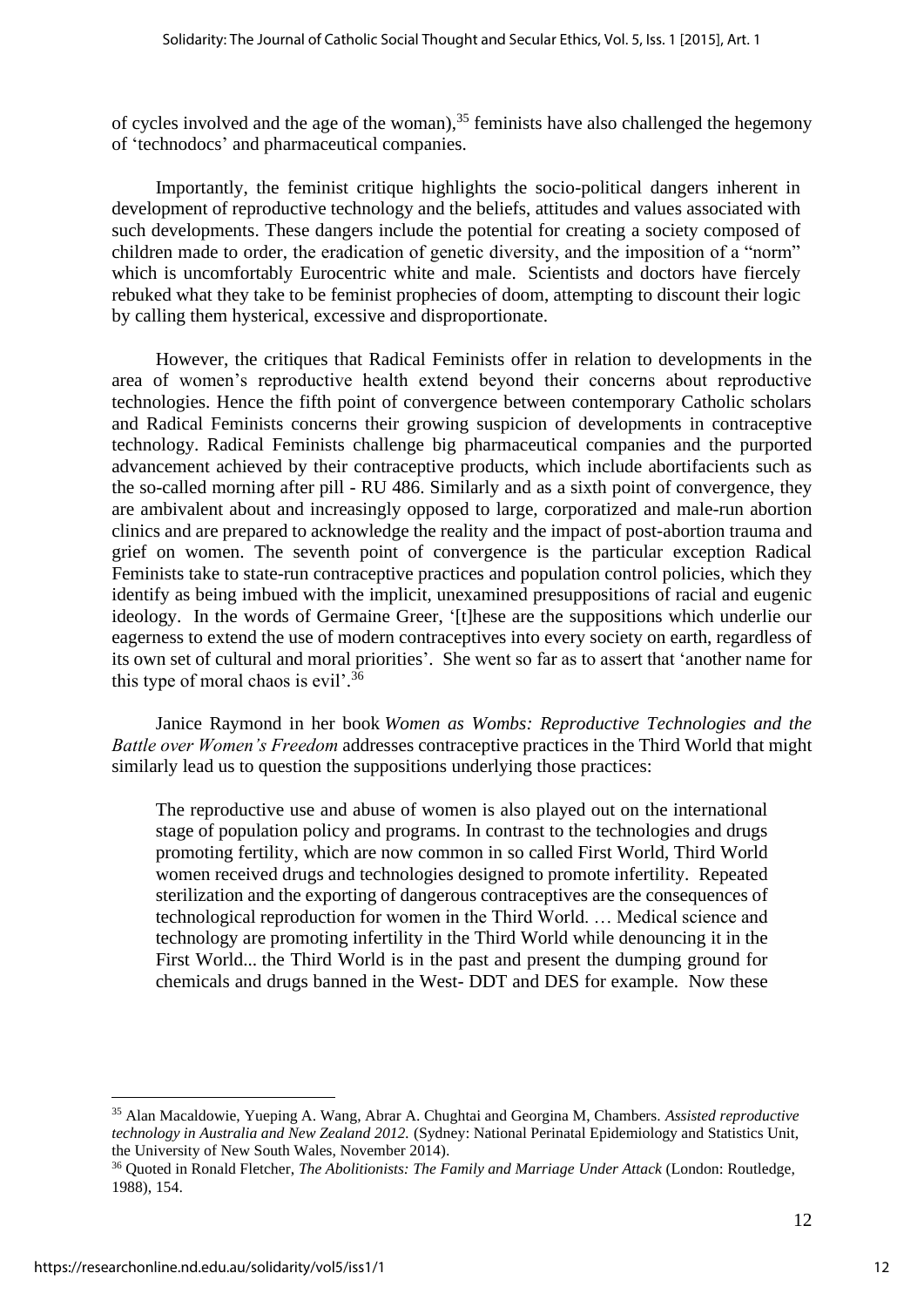countries are the testing sites for an unproven rash of hormonal and chemical contraceptives such as Norplant.<sup>37</sup>

Some Radical Feminists have turned their attention to questions of end-of–life care for women and the presuppositions that underlie practice in that context. Thus the eighth point of convergence between contemporary Catholic scholars and Radical Feminists concerns the alarm that these feminists have expressed about the risk to vulnerable women of legalised euthanasia, given that women regularly live longer than men. For example, Susan M. Wolf in her article 'Gender, Feminism, and Death: Physician Assisted Suicide' argues that because women live longer and are more devalued when they are disabled or aged, they are likely to be more vulnerable to abuse by the practitioners of physician assisted suicide than men are. Wolf notes that Dutch data shows that women predominate among patients dying through euthanasia; and since women are and have traditionally been encouraged to be self-sacrificial, they may be prone to a rationale that accepts euthanasia. Such a rationale can be explained by a desire not to become a burden on their families and implies concerns about the cost of their ongoing treatment and negative assessments of the values of their continuing lives. Wolf notes that physicians may be susceptible to accepting this rationale and hence affirming women's negative self-judgements. 38

The final point of convergence concerns the vigorous opposition that Radical Feminists have recently expressed to transsexualism, which they see as a fantasy of capitalist culture. In her book *Gender Hurts: A Feminist Analysis of the Politics of Transgenderism,* Sheila Jeffries writes of attempts to 'censor all expressions of dissent towards malestream transgender ideology and to prohibit speaking platforms to those seen as heretics' (i.e. those opposed to transgendering children and adults).<sup>39</sup> Moreover she argues that:

Transgenderism depends for its very existence on the idea that there is an "essence" of gender, a psychology and pattern of behaviour, which is suited to persons with particular bodies and identities. This is the opposite of the feminist view, which is that the idea of gender is the foundation of the political system of male domination.

The ideas and practices of gender have the potential to hurt many, … [P]eople who feel that their "gender" does not fit their bodies may suffer psychological hurts, and then get physically "hurt" by the medical profession that diagnoses and treats them.

Increasingly the term "gender" is used, in official forms and legislation for instance to stand in for the term "sex" as if "gender" is biological, and its usage has overwhelmed the feminist understanding of gender.<sup>40</sup>

Taken together these nine contemporary Radical Feminist stances converge with mainstream Catholic stances; and while such feminists do not believe in the Trinity and the idea that the human person has been made in the image and likeness of God and therefore has an intrinsic dignity, they do nonetheless believe in human dignity, even if they are not sure of

<sup>37</sup> Janice G. Raymond, *Women as Wombs: Reproductive Technologies and the Battle over Women's Freedom*  (San Francisco: Harper, 1993), xxiii.

<sup>38</sup> Susan M. Wolf, "Gender, Feminism, and Death: Physician Assisted Suicide" in *Feminism and Bioethics: Beyond Reproduction*, ed. Susan M. Wolf, (Oxford University Press, 1996), 293.

<sup>39</sup> Sheila Jeffries, *Gender Hurts: A Feminist Analysis of the Politics of Transgenderism* (London: Routledge, 2014), 2.

<sup>40</sup> Jeffries, *Gender Hurts: A Feminist Analysis of the Politics of Transgenderism*, 1-6.